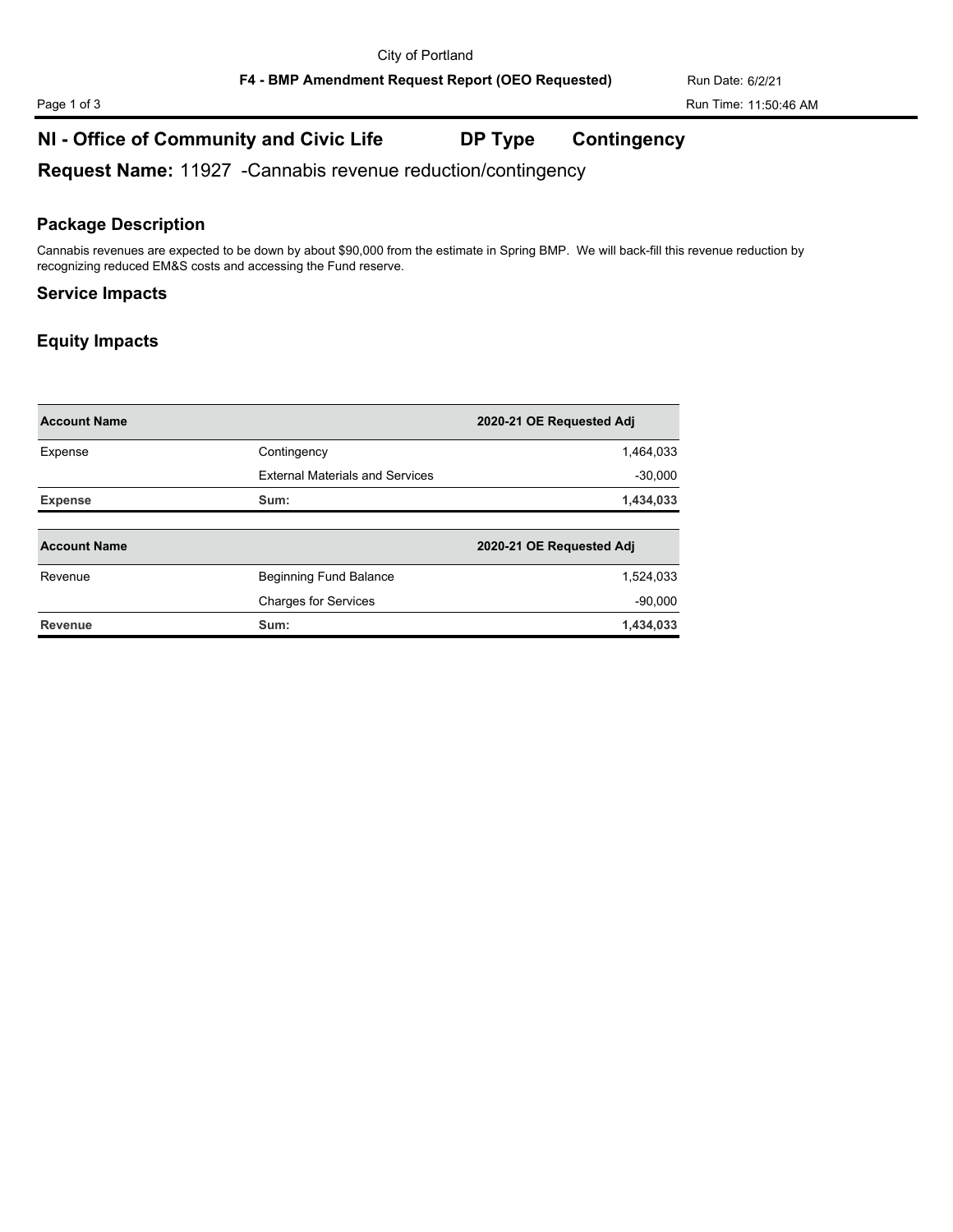**F4 - BMP Amendment Request Report (OEO Requested)** Run Date: 6/2/21

# Page 2 of 3 Run Time: 11:50:46 AM

# **NI - Office of Community and Civic Life DP Type Internal Transfer**

**Request Name:** 11948 -Adjust Personnel Services

### **Package Description**

This request is to adjust personnel services for unanticipated 1x costs related to personnel changes in the bureau. The Bureau does have some savings in materials and services, and will backfill these costs with those savings

#### **Service Impacts**

These savings were the results of service impacts from COVID and other issues. SW neighborhood money was set aside for personnel and M&S, but personnel was not yet hired, and only insurance and employee supplies were funded from this amount. Youth and Adapt to Impact funds were not spent due to COVID. Communications funds were intended for a software purchase, but that was not able to be completed in the FY. The EPCO move was originally expected to happen in the current FY, but was delayed.

#### **Equity Impacts**

| <b>Account Name</b> |                                        | 2020-21 OE Requested Adj |
|---------------------|----------------------------------------|--------------------------|
| Expense             | <b>External Materials and Services</b> | $-276,000$               |
|                     | Internal Materials and Services        | $-24,000$                |
|                     | Personnel                              | 300,000                  |
| <b>Expense</b>      | Sum:                                   | $\mathbf{0}$             |